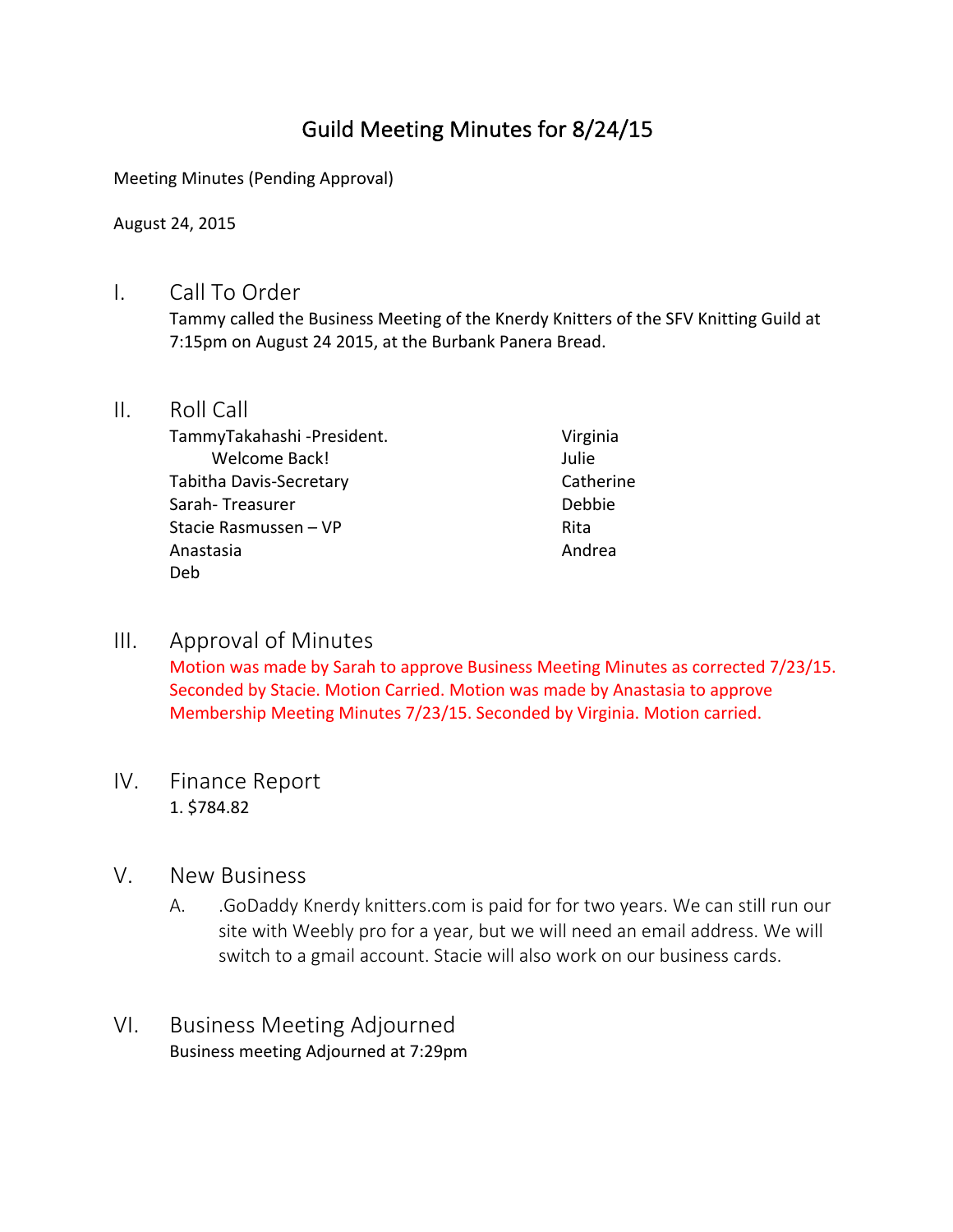# VII. Call to Order of Membership Meeting

Tammy called the Membership Meeting to Order at 7:29pm at the Burbank Panera Bread.

## VIII. Events and Projects

- A. Charity Knits We will be knitting to support Burbank Temporary Aide Center, Jenn will contact a rep. This charity would be ongoing. Hats, scarves, mittens and possibly other supplies. Love scarf project has ideas and patterns.
- B. Knit-A-Longs: August/September Beans the Cat
- C. Crochet-a-long- Crochet Kitties (smaller hook and maybe DK yarn)
- D. L.A. County Fair September 12th. Background checks for anyone who volunteers.
- E. August WIP and Chain party Week after next guild meeting. Stash party and Work in progress, plus yarn exchange.
- F. Yarnosphere: Oct 17th and 18th Bixbey Knowles Expo Center
- G. Public Arts Project: October 24th YarnBomb of the Griffith Part Bear
- A. Halloween Projects, Hand out Candy (Hand in flowers and I-cord)

## IX. Show And Tell

- A. Anastasia: Crochet Cat, Doctor Who Scarf, Blanket joined with Celtic lace, Knit cowl
- B. Sarah: Linen scarf, Panel 8 of the building in color
- C. Tammy: Log cabin blanket, Panel of building in color, Dotted Blanket
- D. Catherine: Sampler crochet scarf
- E. Rita: Church lady yarn blanket from the corner
- F. Andrea: Candy Cane scarf
- G. Julie: Lace shirt
- H. Debbie: triangular scarf, crochet Market bag in Hempathy
- I. Virginia: Drachenphels, Hanky tank, lakeside shell
- J. Tabitha: Striped baby blanket